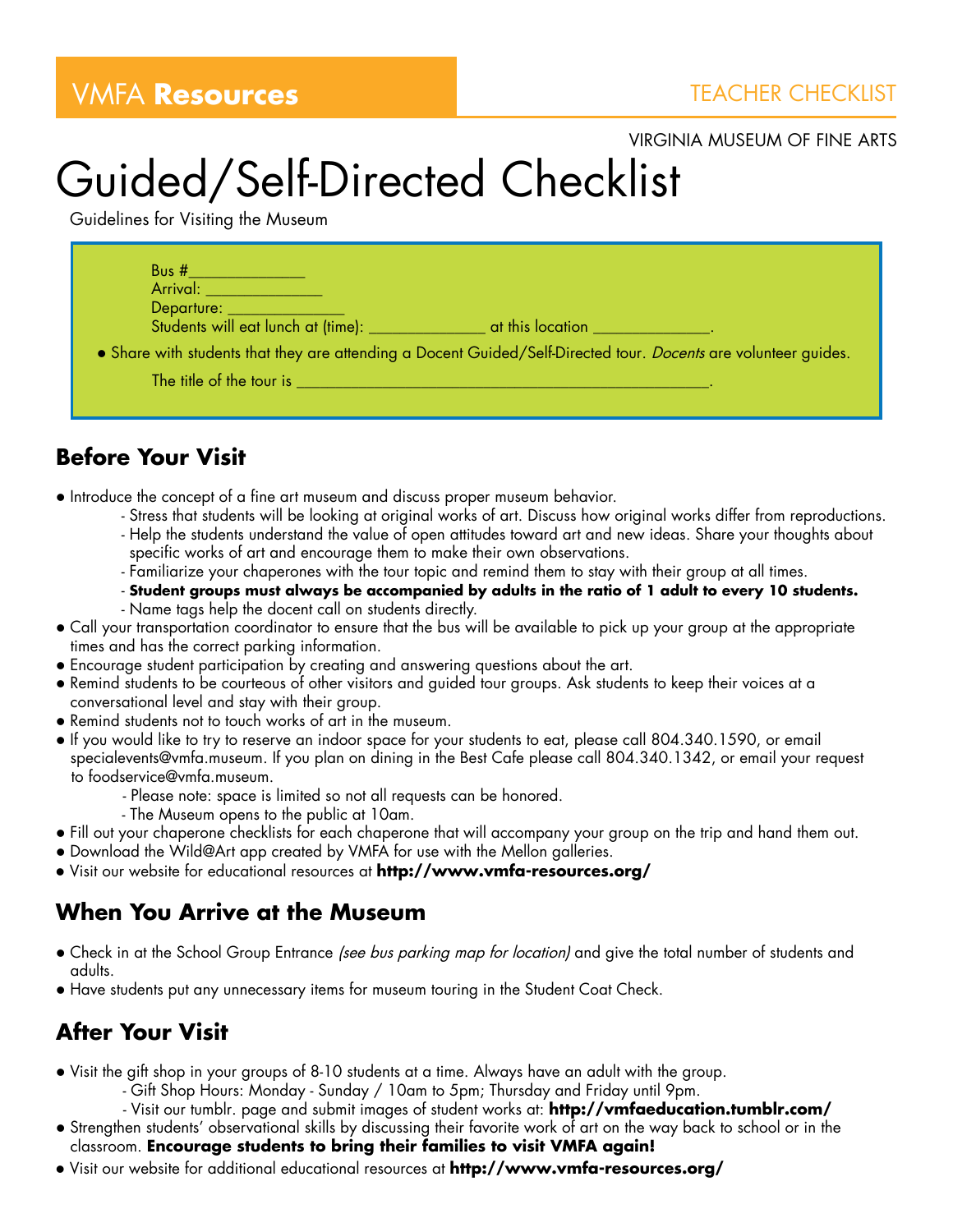VIRGINIA MUSEUM OF FINE ARTS

# Guided/Self-Directed Checklist

Guidelines for Visiting the Museum

| <b>Notes:</b> |
|---------------|
|               |
|               |
|               |

### **Please Remember**

- One chaperone is required for every 10 students. Chaperones must stay with their groups at all times. Remind students not to touch works of art, the walls, platforms, or cases in the museum. Only with their help can the museum preserve objects for future generations.
- l Food, beverages, gum, backpacks, water bottles, and umbrellas are not allowed in the galleries; these items should be left on the bus. Items that are brought in may be left in the Student Coat Check near the School Group Entrance.
- l Non-flash photographs are permitted of the permanent collections only; self-contained video cameras without additional lighting or tripods are also permitted.
- l Pencils only may be used in the galleries. No pens, please. If you are preparing worksheets for your students, please bring clipboards to write on and let the Tour Services department know ahead of time. A limited number of clipboards are available upon request; if you would like to reserve these please contact Tour Services.
- Students may explore the gardens, hills, ramps, stairs, and outdoor areas in an orderly fashion. Please remind students that there are works of art in the sculpture garden and they are for viewing only. No touching or climbing, please.
- l Packed bag lunches are allowed on museum grounds. Designated outdoor spaces are the top of the sculpture garden (the Belvedere) or under any of the large trees. If you would like to try to reserve an indoor space for your students to eat, please call 804.340.1590, or email specialevents@vmfa.museum. The lunchroom can accommodate a maximum of 40 students and must be reserved no less than two weeks prior to your visit. Picnic facilities are available in Byrd Park just a five minute drive from the museum.
- Please make sure all members of your group throw away any trash after their meals.
- VMFA Best Cafe is open from 10am to 4:30pm.
	- If your group plans to visit or dine in the Best Cafe please notify us by calling at 804.340.1342, or email your request to foodservice@vmfa.museum.
	- Menu items are a la carte and range in price from \$5 to \$10.
	- Items such as hot dogs, BBQ, and pizza are frequently served.
	- Packed lunches are <u>not</u> permitted in the cafe.
- l Visit our website for additional educational resources at **http://www.vmfa-resources.org/**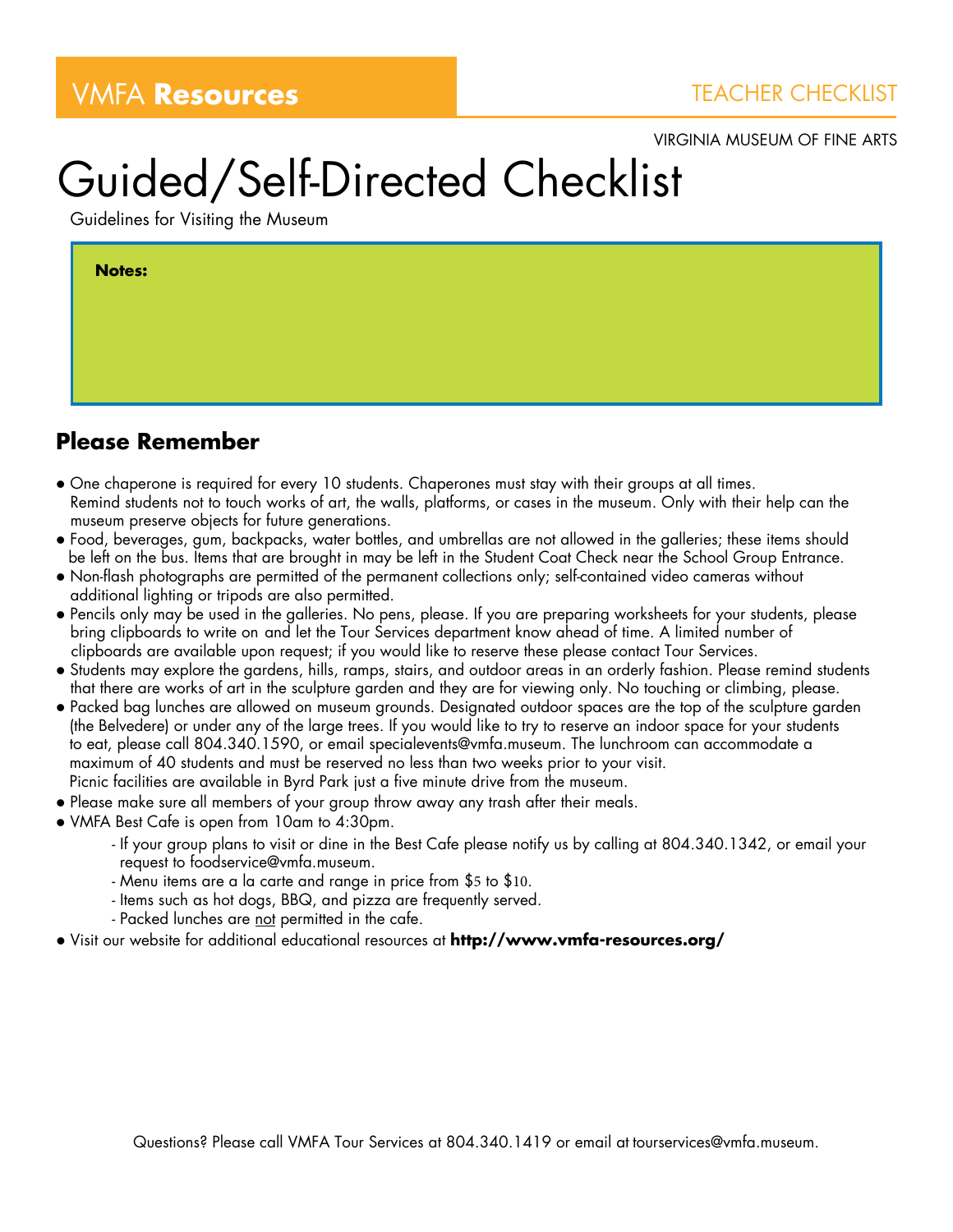### VIRGINIA MUSEUM OF FINE ARTS

## Chaperone Checklist

Guidelines for Visiting the Museum

| <b>Bus #:</b> ____________________<br>Arrival: <u>Communication de Departure:</u><br>Students will eat lunch at (time): which was at this location will eat lunch at (time):<br>(Ask your teacher about lunch arrangements.)         |                                                                                                                |
|--------------------------------------------------------------------------------------------------------------------------------------------------------------------------------------------------------------------------------------|----------------------------------------------------------------------------------------------------------------|
| Students in my group:                                                                                                                                                                                                                |                                                                                                                |
| <u>I. De seu provincia de la provincia de la provincia de la provincia de la provincia de la provincia de la pro</u>                                                                                                                 |                                                                                                                |
| <u> Andreas Andreas Andreas Andreas Andreas Andreas Andreas Andreas Andreas Andreas Andreas Andreas Andreas Andreas Andreas Andreas Andreas Andreas Andreas Andreas Andreas Andreas Andreas Andreas Andreas Andreas Andreas Andr</u> |                                                                                                                |
| <u> 1989 - Johann Stein, marwolaethau a bhann an t-Amhair an t-Amhair an t-Amhair an t-Amhair an t-Amhair an t-A</u>                                                                                                                 | 10. Williams of the U.S. of the U.S. of the U.S. of the U.S. of the U.S. of the U.S. of the U.S. of the U.S. o |

- Talk to your group about visiting a fine arts museum and discuss proper museum behavior.
	- Students must wear their name tag at all times during their visit.
	- Ask students to use their quiet voices.
	- Remind students that they may not touch, or get too close to works of art.
	- All students must stay with their group leader, or chaperone.
	- Ask students to be respectful of other groups that may be visiting the museum at the same time.
	- Only pencils are allowed for use in the galleries. No pens, please.
	- Food, beverages, gum, backpacks, water bottles, and umbrellas are not allowed in the galleries. These items must be left on the bus, or placed in student coat check.
	- Non-flash photographs are permitted of the permanent collections only; self-contained video cameras without additional lighting or tripods are also permitted.
- l Share with students that they are attending either a Docent Guided, or Self-Directed tour.
	- Docents are volunteer tour guides. The title of the tour is \_\_\_\_\_\_\_\_\_\_\_\_\_\_\_\_\_.
- Tell students that they will be seeing original works of art at the museum.
	- Discuss with students how original works of art are different than reproductions.
	- Share your thoughts about the works of art and encourage students to make their own observations.
- l Students may explore the gardens, hills, ramps, stairs, and outdoors areas in an orderly fashion.
	- Please remind students that there are works of art in the sculpture garden and they are for viewing only, no touching or climbing, please.
- Download the Wild@Art app created by VMFA for use with the Mellon galleries.

### **OPTIONAL:**

- l Visit the gift shop with your group, located near the main entrance of the museum. Chaperones must accompany students to the gift shop. Please remember the group size ratio of 1 adult to 10 students.
	- Gift Shop Hours: Monday –Sunday, 10am 5pm; Thursday and Friday open until 9pm.
- Please let us know how your students have been inspired by VMFA!

- Visit our tumblr. page and submit images of student works at: **http://vmfaeducation.tumblr.com/**

• Strengthen student observation skills by discussing their favorite works of art on the bus ride, or in the classroom.

### **Encourage students to bring their families to visit VMFA again!**